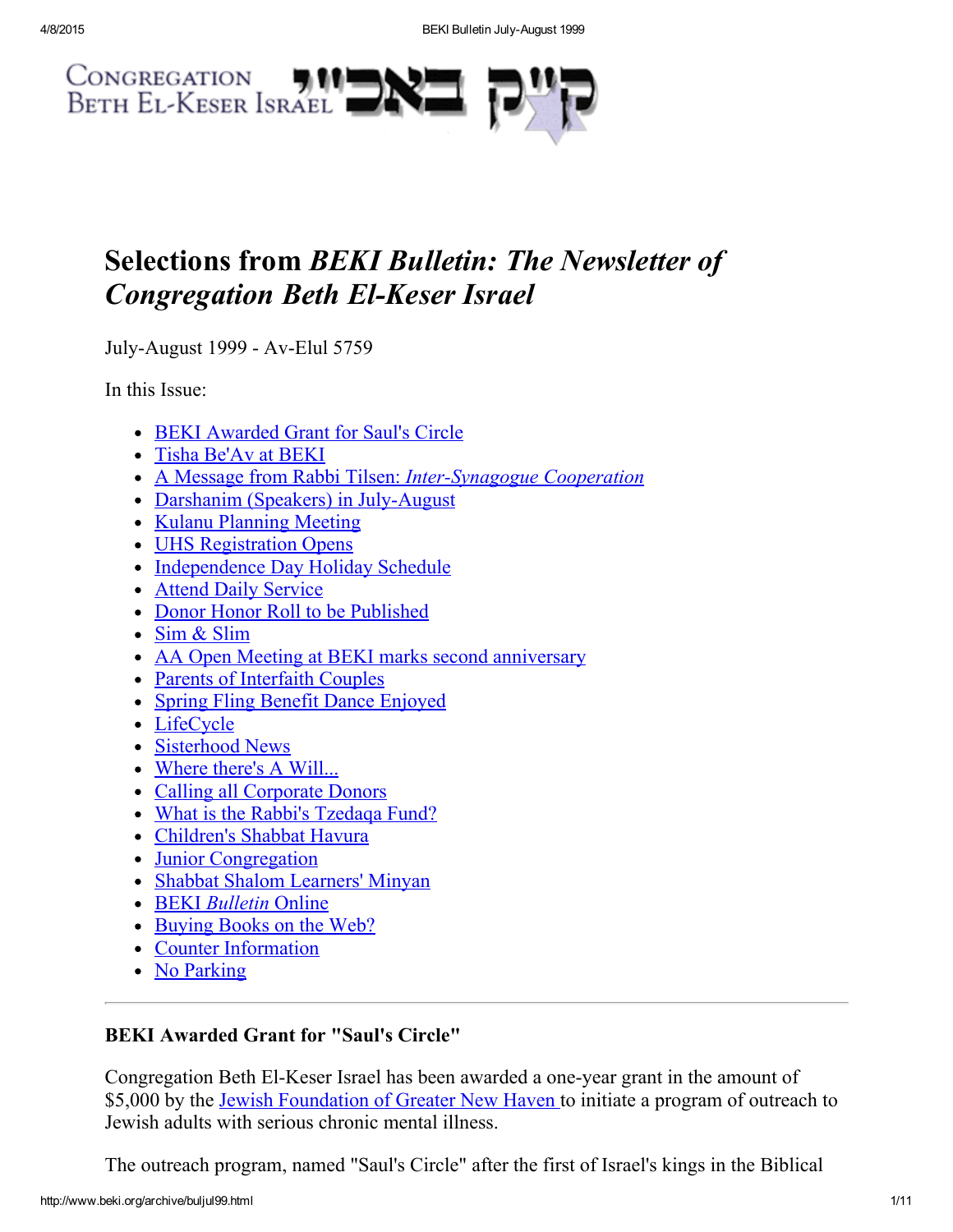#### 4/8/2015 BEKI Bulletin JulyAugust 1999

period (11th century BCE), will provide synagogue outreach and directed services to address the spiritual and Jewish communal religious needs of adult Jews with chronic debilitating mental illness. Programs will be located at the synagogue and at other sites in Greater New Haven. The project will serve to help these adults locate the resources in Jewish tradition and the synagogue community that add meaning and structure to their lives, and those that can be of particular value to those with mental illness.



of Greater New Haven

Concomitantly, the project will help synagogue professionals and members learn to better understand and welcome this segment of our population. The project will aim to likewise educate and sensitize members of the Jewish community who are associated with institutions such as synagogues other than the host Congregation.

To be directed by Jewish Educator Anne Johnston, with the support of Rabbi [Tilsen,](http://www.beki.org/archive/tilsen.html) Saul's Circle joins a growing array of innovative targeted outreach programs by BEKI. To learn more about Saul's Circle or to offer to help, please contact Anne Johnston at 389-2108 ext. 33 [ajohnsto@connix.com](mailto:ajohnsto@connix.com) or Rabbi Tilsen at 389-2108 ext. 10 [jjtilsen@aol.com.](mailto:jjtilsen@aol.com)

### <span id="page-1-0"></span>Tisha Be'Av at BEKI

The fast day of Tisha Be'Av ("ninth day of the Hebrew month of Av") will be observed on Wednesday 21 July 8:30p & Thursday 22 July 9:00a. The traditional Maariv (evening) service begins at 8:30p Wednesday night, and the Shaharit (morning) service on Thursday 22 is from 9:00a to 10:30a. The evening and morning services include the reading of the Biblical Book of **Eikha** (Lamentations). The fast is observed from 7:20p Wednesday night until about 8:40p Thursday night. As a sign of mourning, many refrain from wearing leather shoes and ostentatious clothing. Tisha Be'Av commemorates the destruction of the first two Temples and other tragedies that have taken place in our long and glorious history. The fast is the only full-day fast on the Hebrew calendar besides Yom Kippur.

### Master Rotation Schedule

The "Master Rotation List" for Shabbat & Festival service participation was mailed in June to all households on the BEKI membership list. (Additional copies are available from the BEKI office at 389-2108, on the counter by the coatroom, or at [www.beki.org/rotate.html.](http://www.beki.org/archive/rotate.html) The list is the compilation of parts to be lead by those who volunteered for the services listed. If you would like to lead a children's or adult service, or learn to do so, contact Rabbi Tilsen at 389-2108 ext. 10 [jjtilsen@beki.org.](mailto:jjtilsen@beki.org)

The list may be of interest to those who are not service leaders. Shabbat service leaders are chosen in part to present a coherent style of service leadership. For example, some leaders have a "classical cantorial" style, while others encourage the congregation to "sing along" to prayers set to contemporary melodies. Leaders with similar worship styles have been assigned to the same days. That way, those who wish to enjoy that particular style can make a point to attend. (Those who must switch their parts -- especially for Pesuqei DeZimra, Shaharit and Musaf -- are encouraged to find a substitute with a similar "style" whenever possible to facilitate this system.)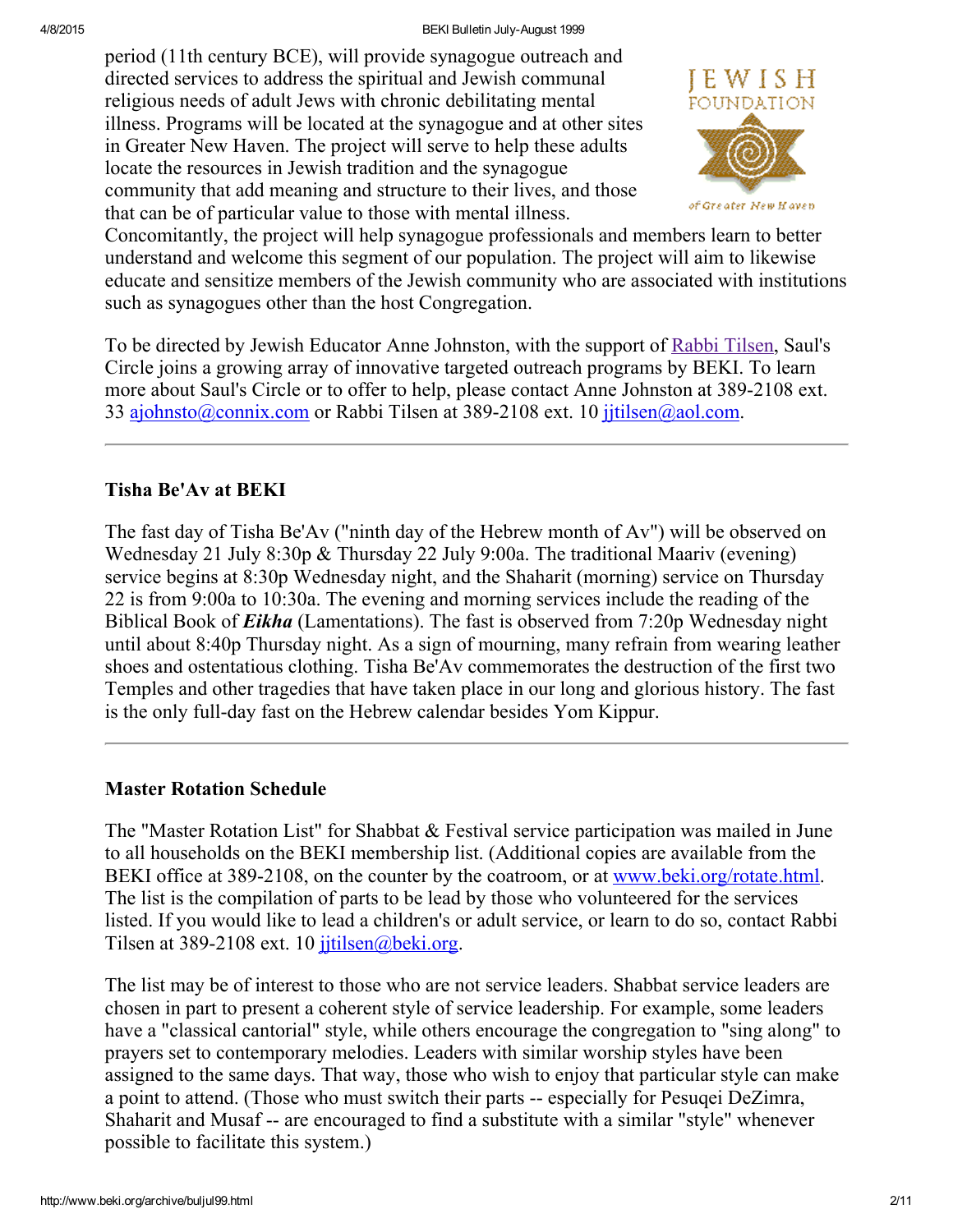BEKI has a long history of volunteerism. Over the past decades, much of the building was built and maintained by its members' own labor. Food preparation for programs and cleanup was done by members. In our day, many have now extended this "Jew-it-yourself" approach to the worship and teaching services as well. This has earned BEKI the epithet of "The People's Temple."

### <span id="page-2-0"></span>A Message from Rabbi Tilsen

#### Inter-Synagogue Cooperation

In this day of heightened conflict between the institutional Jewish religious movements, some have pointed to the United [Hebrew](http://www.beki.org/archive/youth.html#UHS) School as a shining example of "interdenominational" cooperation. As a graduate of such a community school myself (the Talmud Torah in St. Paul, MN), I personally share that value. Attention has been turned to this intersection of institutions recently because some have urged that BEKI develop its own congregational religious school instead of continuing the United Hebrew School in its current form. In another forum we will look more closely at the merits and demerits of that proposal. For the moment, let's look at the question of cooperation.

First, the background. BEKI and Temple Sinai, then a "Conservative-style" congregation in West Haven, organized the United Hebrew School (UHS) in the early 1980s. The next year, the Westville Synagogue (an Orthodox congregation) joined the school. Then in 1996, Temple Sinai withdrew due to its declining enrollment and financial difficulties. That left one Conservative and one Orthodox congregation involved in the school.

At its inception, the UHS was envisioned as being truly a community school, following the Talmud Torah model used in some communities. In this model, one large community school serves in place of several smaller synagogue-based schools, just as MAKOM serves our high school students today. Indeed, it came as a disappointment that B'nai Jacob and other area synagogues declined the invitation to participate in UHS. Other steps, such as separate incorporation and independent financing, were never taken. What was originally intended to be an independent community institution became, by accident of history, a small school run by two neighboring synagogues with different movement affiliations. (In the incoming class of '99-'00, about 60 students are from BEKI families and about 10 from Westville families.)

Many good things have been invented "by accident." In the field of supplemental congregational schools, UHS is fairly successful. At the classroom level, in most ways it offers educational opportunities as good as or better than do other such schools.

Structurally, the UHS has its own Board, of which BEKI member Shoshana Zax is chairperson and Natan Weinstein serves as Treasurer. There are three voting members from each synagogue, including the rabbi and two representatives appointed by the synagogue's president. The two synagogues' Boards must approve the School's annual budget. But beyond that point, there is little institutional contact between the two synagogues in managing the school, for better and for worse. That is, while the cooperative nature of the School is an important symbol, there is little actual collaboration between the two synagogues as institutions in managing the School.

The parents involved in UHS, from all that I have observed, have had absolutely no conflict based on synagogue affiliation. Likewise, the students are largely unaware of which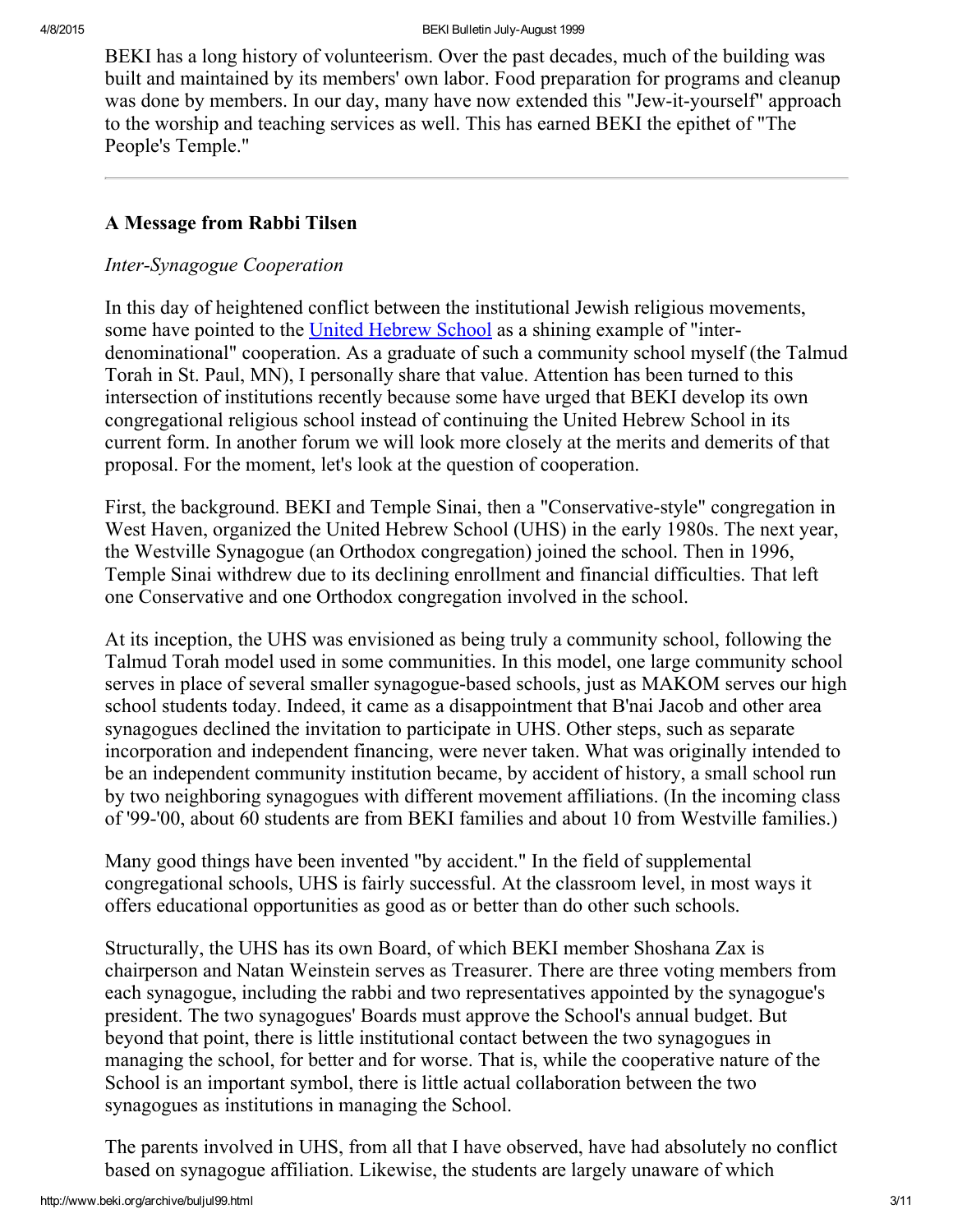synagogue their fellow students attend. I don't think this is to the credit of the synagogues as institutions or their rabbis. Rather it reflects the refusal of the faculty and the Westville and BEKI famlies to let movement identity or synagogue affiliation divide them, despite every effort of religious leaders and institutions to the contrary.

The relationship between the "Westville Synagogue" and "BEKI" communities is particularly close. When "the Rose Street Shul," one of BEKI's predecessor congregations, moved from the old Jewish neighborhood to our current location at Harrison Street in 1960, about ten families left and joined Westville Synagogue. Members of the two shuls are in many cases relatives or neighbors. Indeed, several families are formal members of both congregations. But the high value placed on respect and peaceful relationships draw from deeply held religious ideals, not just personal politics.

Fortunately, this sort of goodwill is evident elsewhere in the Greater New Haven Jewish community. The Federation, Jewish Home, Tower One/Tower East, Jewish Family Services and other agencies all enjoy support and active involvement from people across a wide range of religious perspectives. Orthodox-controlled institutions such as the New Haven Eruv and the New Haven Mikvah Society have made efforts to include the concerns of the Conservative community, beyond merely seeking financial support. And BEKI's Kadima youth group and United Synagogue Youth (USY) group have been very welcoming to non-Conservative affiliated youth, including some whose families belong to Westville Synagogue. And, above all, Westville Synagogue's softball team welcomes BEKI and other players regardless of their religious approach or even their batting average.

If our Congregation is serious about collaborative projects with local non-Conservative synagogues, then we need to consider activities such as joint adult education classes and social service or social action projects. Perhaps the Sisterhoods or Men's Clubs of these synagogues could have leading roles in such projects. These could forge deeper and more meaningful relationships than the mostly symbolic "inter-synagogue" cooperation of the United Hebrew School.

Whatever direction our Congregation chooses for the future to ensure the best supplemental religious education it can provide, it must take into account the School's important symbolic value as a point of communal cooperation. But my position is that the real educational needs of the children should be the primary consideration in setting our course for that future.

### <span id="page-3-0"></span>Darshanim (Speakers) in July-August

On 3 July, Jay Sokolow will be the darshan (Torah commentator) during Shabbat morning services, which begin at 9:15a. Jay lives with his wife, Ina Silverman, and their children in New Haven.

On 21 August, William Hallo will be the darshan (Torah commentator) during Shabbat morning services, which begin at 9:15a. Bill lives with his wife, Nanette Stahl, in Hamden.

### <span id="page-3-1"></span>Kulanu Planning Meeting

[Kulanu,](http://www.beki.org/archive/kulanu.html) BEKI's outreach program to adults with special needs stemming from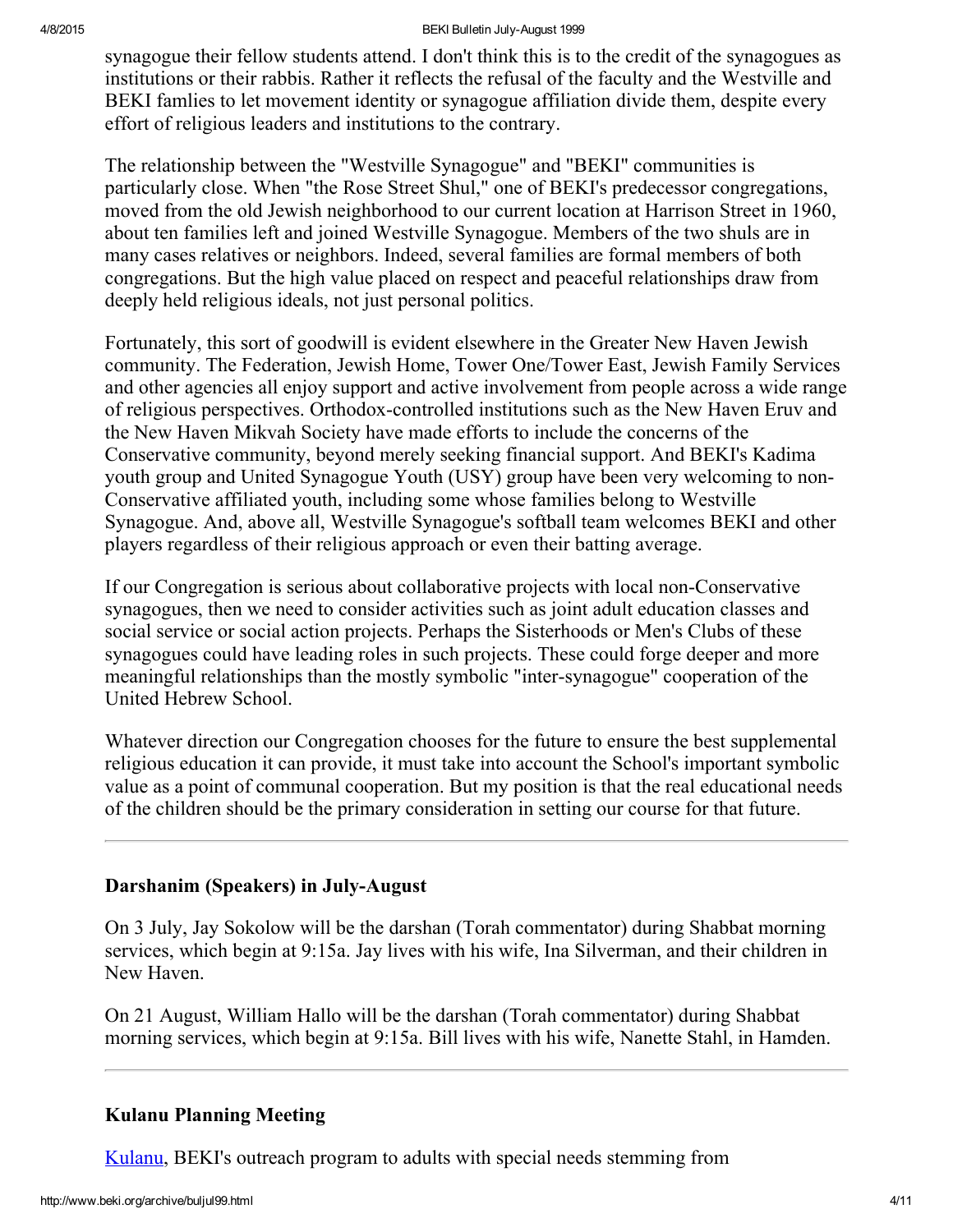developmental disabilities, will hold a programming and planning meeting on 8 July 1999 at 7:00p in the Rosenkrantz Library. Those interested in offering help in developing this program are urged to attend. Kulanu is now entering its third year and has proved a valuable program for the general Congregation as well as our members and neighbors with developmental disabilities.

### <span id="page-4-0"></span>UHS Registration Opens

Registration is open for the United [Hebrew](http://www.beki.org/archive/youth.html#UHS) School for children entering K through 7th grade this fall. Registration deadline is 16 August; after that date a late-registration fee is required. Classes will meet at BEKI in refreshed classrooms.

Terri Stern will continue to serve as UHS Principal. Ms Stern is a BEKI member along with her husband Brian Karsif. Their oldest child is a UHS graduate and their youngest is currently an enrollee. Terri has retained a superb faculty with some additions and continuing educational excellence is expected. Jewish educator Anne Johnston has joined the faculty.

In addition, several BEKI members are serving as officers on the UHS Board. Shoshana Zax is Chairperson of the UHS Board; Jessey Palumbo is Recording Secretary; and Natan Weinstein is Treasurer. Rabbi Tilsen serves on the Board as well. Additional BEKI members are expected to be recruited to serve on the Board or its working subcommittees during the summer. If you would like to volunteer to serve on the Board or in another capacity, please contact Shoshana Zax at 389-0931.

Again this fall the United Hebrew School will offer the Talmud Torah [Meyuhad](http://www.beki.org/archive/youth.html#ttm) for students with special education needs. If your child might benefit from this program, please call Principal Terri Stern (387-9268) at your earliest opportunity. Talmud Torah Meyuhad is supported by the Department of Jewish Education of the Jewish Federation of Greater New Haven.

The tuition parents are charged for UHS represents only a portion of the actual cost to Congregation Beth El-Keser Israel. If you can contribute to BEKI toward the cost of operating the School, your generosity would be appreciated and would be tax-deductible to the full extent provided by law.

A limited number of Louis Friedman Scholarships are available to students whose families have demonstrable financial need. To apply please complete the Scholarship Application form which is included in the BEKI UHS registration packet. The deadline for Scholarship applications is 16 August 1999. Due to the limitation on funds, we must receive Scholarship applications by that date for your child(ren) to be considered. The Scholarship funds will be fully distributed at that time so do not miss the deadline. All scholarship applications are strictly confidential.

We urge your children's participation in either the [Children's](http://www.beki.org/archive/youth.html#cshavura) Shabbat Havura (for kids up to first grade) or Junior Congregation every Shabbat morning year-round at 10:45a. There is no additional charge for these programs, which reinforce and supplement the School's curriculum.

For registration material or additional information please call the BEKI office at 389-2108, email Mary Ellen Mack at  $beki@snet.net$  or visit during office hours.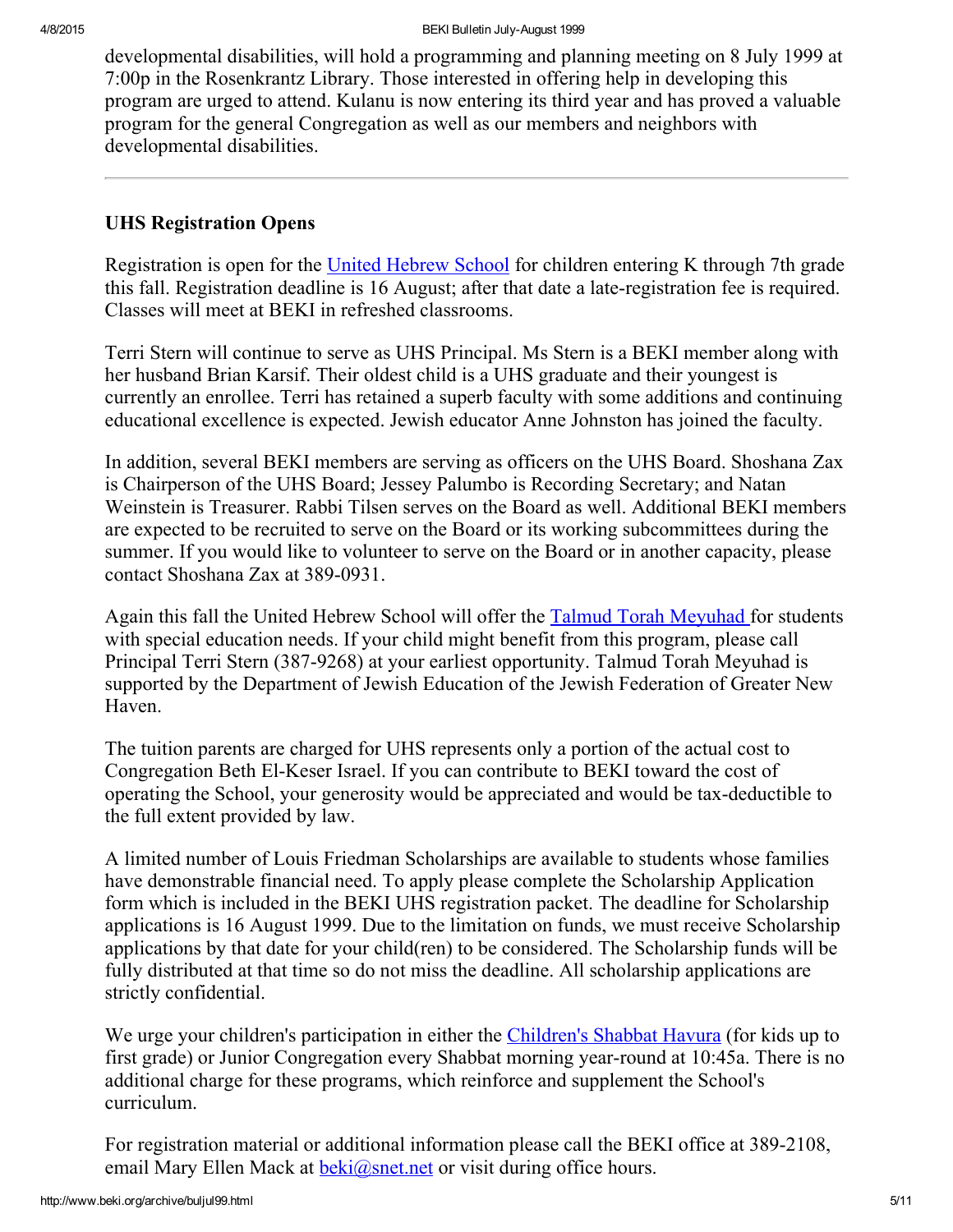#### <span id="page-5-2"></span>Independence Day Holiday Schedule

BEKI Offices will be closed on Monday 5 July for Independence Day. Morning services at 9:00a that day, and the Rashi Study Group will meet from 9:45a to 10:30a. All other services will be at their usual times.

#### <span id="page-5-0"></span>Attend Daily Services

The Shaharit (morning) service is held at BEKI every Sunday morning at 9:00a and every Monday through Friday morning at 7:00a in the George G. Posener Daily Chapel. Minha (afternoon) and Maariv (evening) services are held at 5:45p Sunday through Thursday. These daily services provide the opportunity to fulfill numerous mitzvot (religious imperatives) such as daily recitation of the Shema and Amida prayers, Torah study, Tzedaqa (charity), nihum avelim (comforting mourners), and attendance at the House of Study. In addition, the services provide a structure for personal spiritual development and fulfillment as well as an opportunity to improve one's facility in the Hebrew language.

Sometimes there are services for which attendance is one or two short of the "minyan" (quorum) needed to recite certain communal prayers. If you'd like to be that "tenth" (or maybe eighth...) person, come on a Tuesday or Friday morning. And if you just want to come regardless of what anyone else is doing, then just come. While only legally adult Jews are counted toward the quorum, all are encouraged to attend both for their own sake and for the sake of adding to the spiritual strength of the Congregation.

#### <span id="page-5-1"></span>Honor Roll to be Published

BEKI will publish its annual Honor Roll to recognize and thank contributors throughout the 1998-1999 fiscal year in an upcoming BEKI Bulletin. Contributors from 1 July 1998 through 30 June 1999 will be recognized in the following categories: \$20,000 and above (Gibor); \$10,000 to \$19,999 (Shomer); \$5,000 to \$9,999 (Boneh); \$3,600 to \$4,999 (Parnas); \$2,500 to \$3,499 (Nadiv); \$1,800 to \$2,499 (Madrich); \$1,200 to \$1,799 (Yedid); and Up to \$1,200 (Haver).

If you do not want your name listed in the Honor Roll, please write the BEKI office, send an email (beki@snet.net), or leave a message for Office Manager Mary Ellen Mack at 389-2108 ext. 14 or [beki@snet.net.](mailto:beki@snet.net) SP

#### <span id="page-5-3"></span>Sim & Slim

Thanks to the generosity of Ellen Cohen, Ann Green, Judy Hoberman, Tanina Rostain, Barbara Stern, and Shoshana Zax and their families, the new edition of Siddur Sim Shalom, a Shabbat and Festival edition of the Conservative Movement's prayerbook, made its debut in BEKI's sanctuary on Shavuot. Nicknamed "Slim Shalom" for its handier size and lighter weight, the new siddur features more gender-inclusive language, clearer layout, and more transliteration. The new siddurim, it is hoped, will enhance the religious spiritual experience of all worshipers.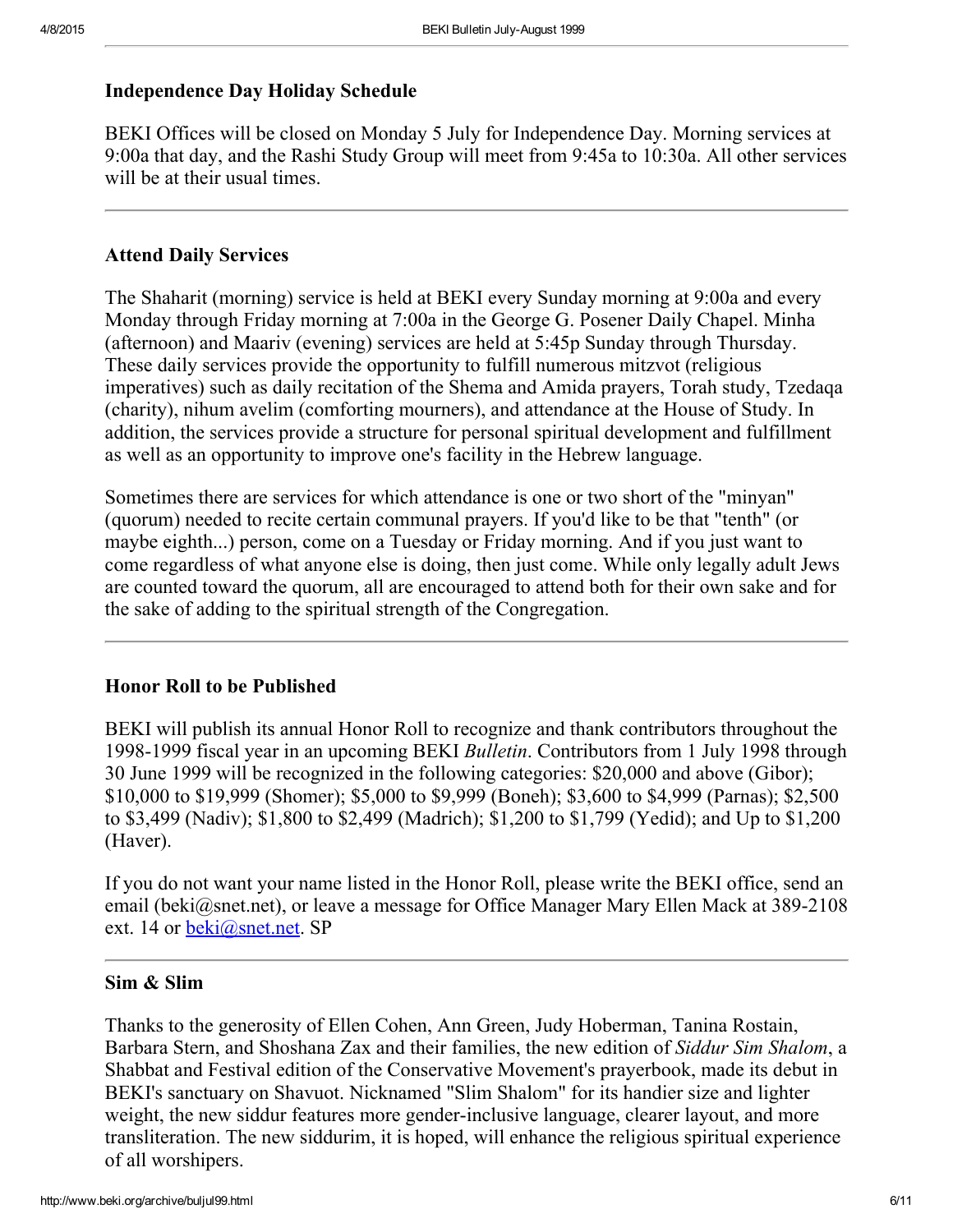Our older copies of Sim Shalom ("Sim Shalom Classic Edition") will still continue to be used for Shabbat and weekday services in the Posener Daily Chapel. Unlike "Slim Shalom," our "Sim Shalom Classics" include the liturgy for weekdays, as well as the Shabbat and Festival liturgy. Now there are enough copies to meet the needs of up to 75 worshipers in that setting.

### <span id="page-6-0"></span>AA Open Meeting at BEKI marks second anniversary

A weekly AA Meeting has been held at BEKI since May 1997. Open to any person who can benefit from a recovery program, the meeting is held according to standard AA procedure. This is not a specifically Jewish recovery group, although a large proportion of participants are Jewish. For information on the weekly meeting call Jay at (203) 387-6019 or email Jay at [jay@jacsweb.org.](mailto:jay@jacsweb.org)

### <span id="page-6-3"></span>Parents of Interfaith Couples

Parents of interfaith couples who are interested in meeting with other parents with similar circumstances or with Rabbi Tilsen to discuss their concerns and share their experiences, are invited to contact Rabbi Tilsen at 389-2108 ext. 10 or jitilsen@aol.com. If there is interest, a meeting will be scheduled.

### <span id="page-6-2"></span>Spring Fling Benefit Dance Enjoyed

Thanks to everyone who helped make the first Spring Fling BEKI Benefit Dance such a big success. Over one hundred people attended and danced the night away. It was a good party and helped support the synagogue. Very special thanks go to Albert Mastrobuoni and Amity Wine & Spirits, who provided all the soft drinks and liquor at cost.

TR

### <span id="page-6-1"></span>LifeCycle

With sorrow we note the passing of

Ruth Stern, mother of Leonard (& Barbara) Stern Rita Saslow Podheiser, Sister of Harold (& Linda) Saslow Louis Takacs, father of Richard (& Carol Ferency) Takacs Paul M. Levine, son of Evelyn Levine

May their names always be mentioned for a blessing

### **Mazal tov** to

David & Janet Golden, and Rebecca Golden, on the birth of their daughter and sister Sarah Esther Golden on Monday 10 May 1999 25 Iyar 5759

Paula Hyman for receiving the Akiba Award for scholarship and service to the Jewish community at the American Jewish Committee's annual meeting in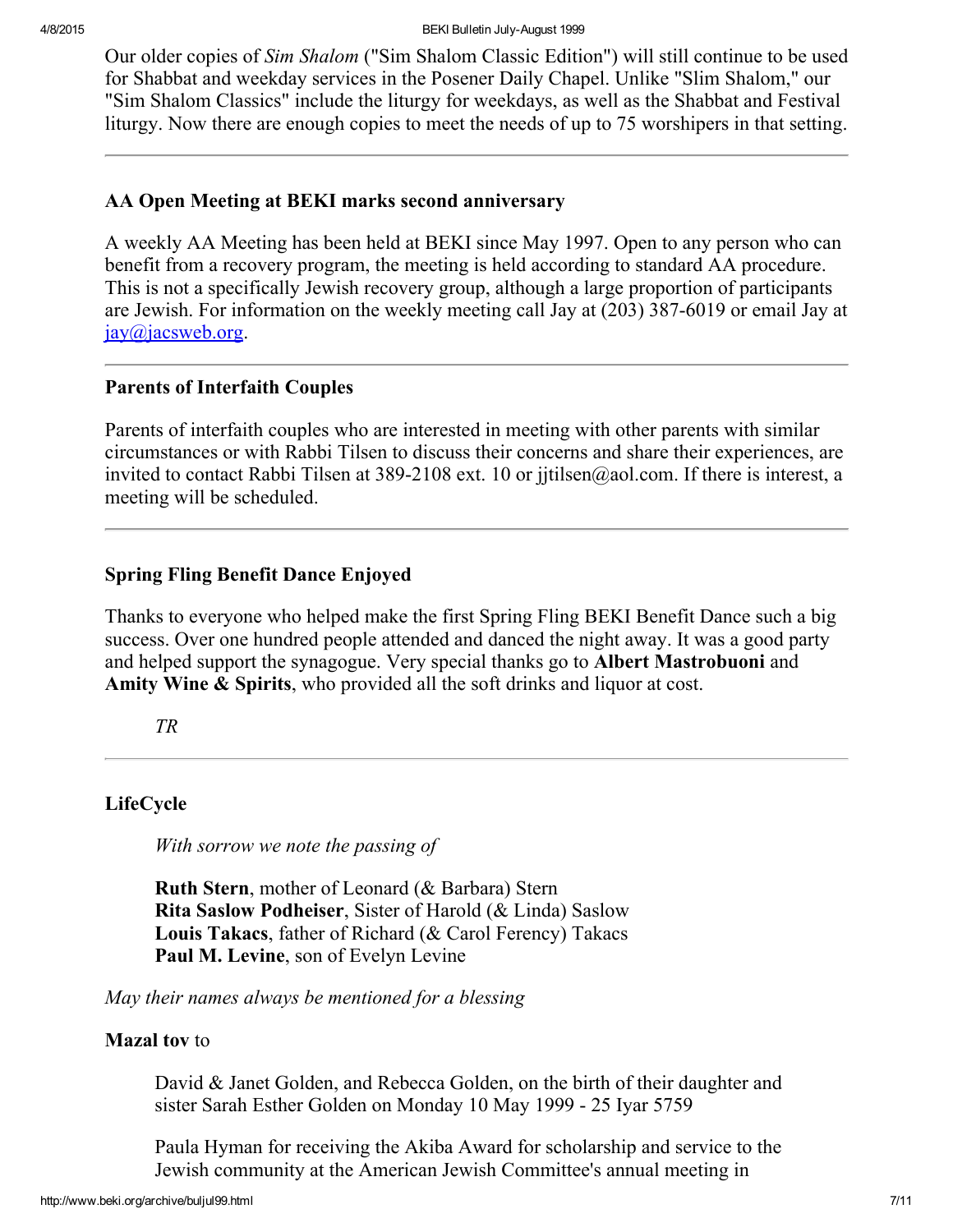Washington

Justin Weinstein on receiving a Connecticut Association of Schools Scholar-Leader Award

Howard & Willa Needler on the birth of their grandson

### <span id="page-7-0"></span>Sisterhood News

Sisterhood's **[Book](http://www.beki.org/archive/sisterhood.html#bookoflife) of Life luncheon** was a success and enjoyed by all who attended. President Adele Tyson wishes all a happy, healthy summer. She is always receptive to new ideas and suggestions from Sisterhood's agenda for the coming year. It is never too early to start making plans. And, of course, if you're not yet a member of Sisterhood, join us! Just call Adele (389-9599). She'd love to hear from you!

### <span id="page-7-2"></span>Where there's A Will...

Tradition recommends that one bequeath at least 10% of their estate to *Tzedaqa* (charity) such as to Congregation Beth El-Keser Israel, although in many cases financial advisers and estate lawyers have shown how such gifts can be increased through careful planning that takes tax policies into account. Willing a proportion of one's estate to the Congregation is a concrete way of demonstrating one's commitment to Judaism and establishing a moral example for others.

For many, particularly senior citizens, it is possible to earn a guaranteed 8% or more annual return for life on a secured investment and help the Synagogue at the same time. With as little as \$10,000 you can make a charitable remainder gift that allows you and your spouse or other loved one to receive a guaranteed annual interest payment for the rest of your life, all or much of which is tax-free.

If you would like more information on how to make a bequest or a charitable remainder gift for the benefit of BEKI, contact your own attorney or financial consultant, or call estate planning attorney Donna Levine at 787-1633 for a confidential consultation. Attorney Levine will donate her time to help you establish a will or trust for the benefit of the Congregation. You may also contact Stephen Wizner at 432-4800 or Rabbi Tilsen at 389-2108 for more information on bequests and endowment opportunities, or call Deborah Kaplan Polivy at the Jewish [Foundation](http://www.jewishnewhaven.org/FOUNDTN.htm) (387-2424 ext. 304) for a confidential discussion.

### <span id="page-7-1"></span>Calling all Corporate Donors

Corporations and S-corporations paying Connecticut State income tax may be eligible for significant tax credits (in addition to federal and state charitable deductions) for contributions to approved programs at BEKI. Programs include providing Access to the Handicapped; [Kulanu](http://www.beki.org/archive/kulanu.html) for Adults with Developmental Disabilities and Mental Illness; Energy Conservation; Children's Room Improvements; and Beautification of the BEKI Grounds. Programs also include Beautification and Maintenance of BEKI Cemeteries.

An individual or corporation can contribute toward any of these programs even if they are not able to take advantage of the tax credits. If you have a connection to a corporation that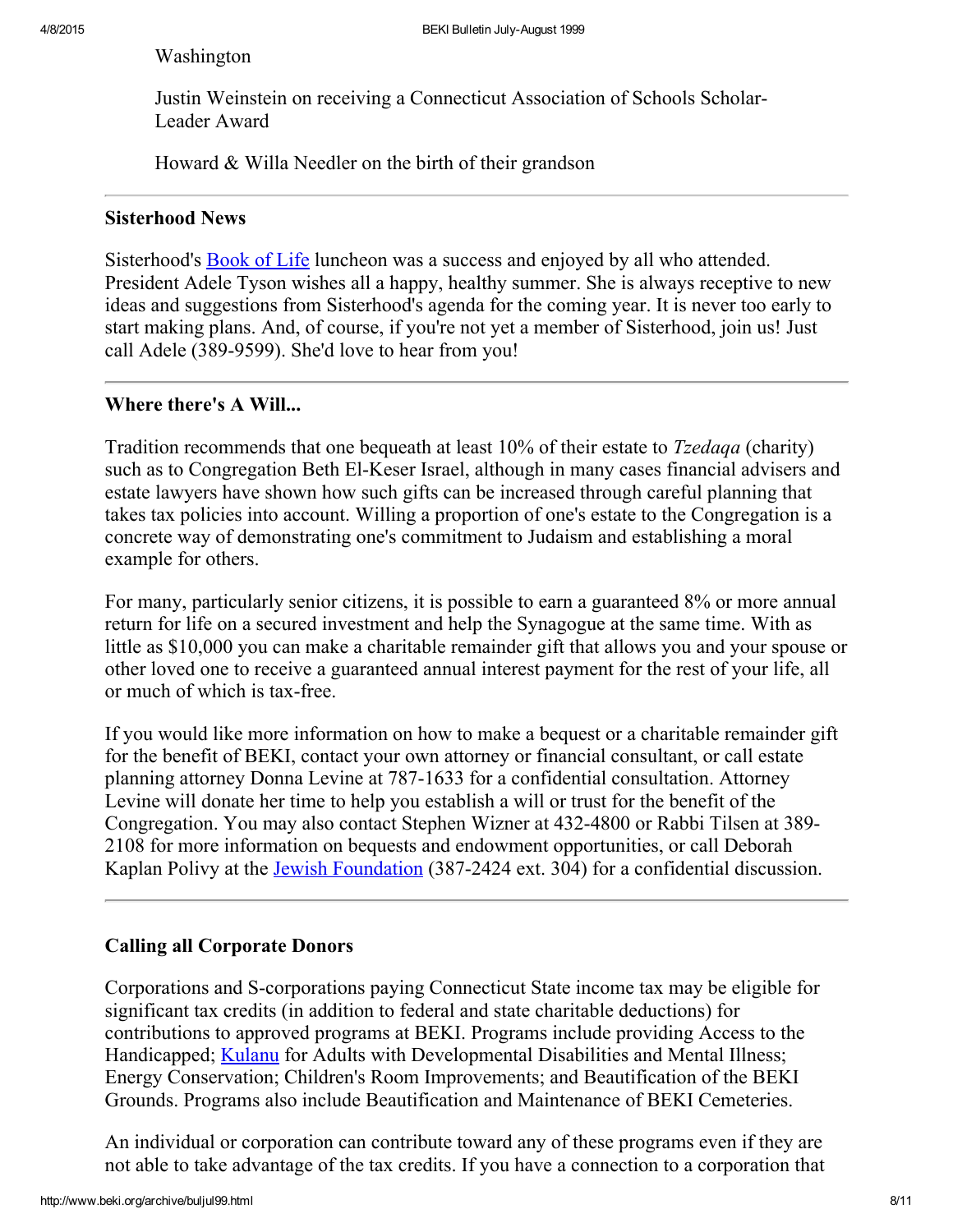might be willing to contribute toward any of these programs, or if you might like to contribute in an individual capacity, please contact Rabbi Tilsen at (203) 389-2108 or Dr. Brian Karsif at 387-9268.

#### <span id="page-8-0"></span>What is the Rabbi's Tzedaqa Fund?

The Rabbi's Tzedaqa Fund is maintained to support families in need, provide educational materials for adults and children, and meet special needs of the shul and community. Contributions are tax-deductible and may be directed to the attention of Rabbi Tilsen. Checks may be made to "BEKI Rabbi's Tzedaqa Fund." All gifts are appreciated and donations of \$25 or more are noted in the BEKI Bulletin.

#### <span id="page-8-2"></span>Children's Shabbat Havura

The [Children's](http://www.beki.org/archive/youth.html#cshavura) Shabbat Havura meets every Shabbat morning from 10:45a to noon in the Claire Goodwin Youth Room. Designed to address the spiritual and social needs of preschool children, the Havura meets concurrently with Junior Congregation for older children, a Learners' Minyan for adults and the main Sabbath service. Following the halfhour of songs, stories, prayers and dance, the children have their own qiddush refreshments and then enjoy supervised play until they join the adult worship for the Concluding Service and qiddush.

The Havura enjoys strong support from parents and the Synagogue. Currently about 70 children and their parents actively participate in the Havura. Visitors have come from across New England to observe this program as a model for their own synagogues.

Meeting the spiritual and social needs of preschool children is an obligation of the Jewish community and an important part of the Synagogue's mission. The Havura (Friendship Circle) links the children to one another, to other concerned Jewish parents, and to the Synagogue. The Havura enjoys the active participation of parents who themselves are enriched by the experience. For many adults, the Children's Shabbat Havura serves as their introduction to active participation in the Synagogue Community.

If you are interested in learning more about the BEKI Children's Shabbat Havura, come any Shabbat (Saturday) morning at 10:45a and see for yourself. Or contact Miriam Benson at 389-6137 or [mirbenson@aol.com](mailto:mirbenson@aol.com) who along with Ellen Cohen coordinates the program.

#### <span id="page-8-3"></span>Junior Congregation

Junior Congregation meets every Shabbat (Saturday) mornings from 10:45a to noon to address the spiritual, educational and social needs of children in grades 3-6. The Junior Congregation is led cooperatively by a group of talented and dedicated parents and educators.

#### <span id="page-8-1"></span>Shabbat Shalom Learners' Minyan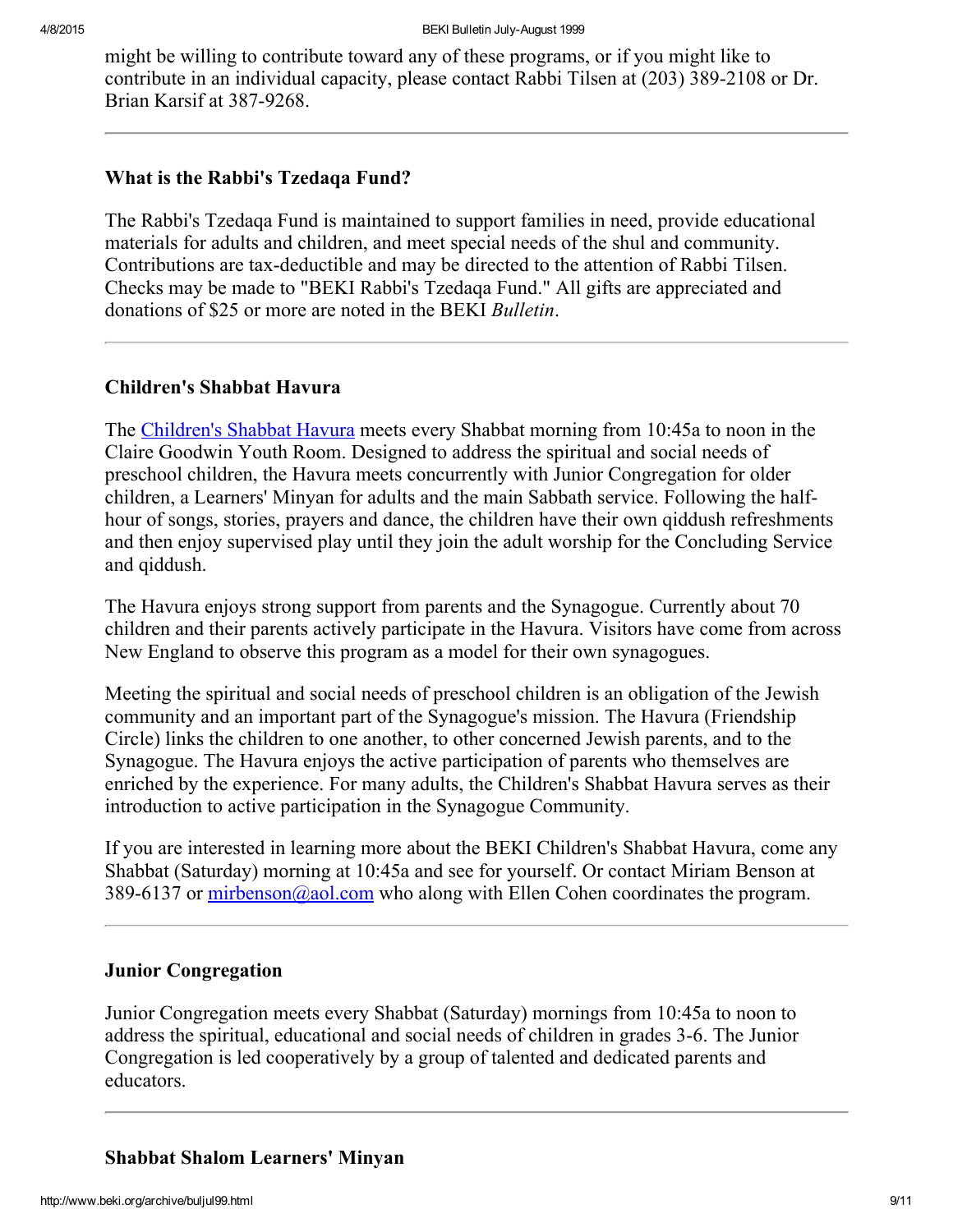The Shabbat Shalom Learners' Minyan meets every second Saturday morning year-round from 10:45 a.m. to noon. The Learners' Minyan combines study, prayer and discussion based on the weekly Scriptural readings and Sabbath prayers. Taught by Steven Fraade, Alan Lovins and others, the Learners' Minyan provides an open setting for religious enrichment for adults wishing to further their understanding of the texts and liturgy. See the calendar in this issue for meeting dates.

### <span id="page-9-1"></span>**BEKI Bulletin On-Line**

You can find past, current and future highlights of the BEKI Bulletin online at www.beki.org as well as a wealth of other information about the Congregation. Find email addresses of other congregants, service schedules, directions to cemeteries, bar- and bat-mitzva information, *devrei Torah* (sermons) and much more.

### <span id="page-9-3"></span>Buying Books on the Web?

Those buying books over the internet can find a registered referral link on BEKI's website to [Amazon.com](http://www.beki.org/archive/linksofinterest.html#amazon). If you are ordering books through Amazon.com, and you get there through our website, a 5% referral fee will go to BEKI. There is no cost to the book purchaser. The link is at BEKI's Website [www.beki.org/linksofinterest.html](http://www.beki.org/archive/www.beki.org/linksofinterest.html) at the bottom of the page -you'll see the Amazon.com logo. And if you're ready to brouse or order right now, just click



here: If you are buying from [Amazon.com.](http://www.amazon.com/exec/obidos/redirect-home/congregabethelke) If you like, you can mark this reference link as a "bookmark" in your web brouser.

### <span id="page-9-0"></span>Counter Information

Literature may be placed on the counter by the coatroom by permission only. To request permission for placement on this counter or on the Community Bulletin Board, please contact Synagogue Administrator Mary Ellen Mack at 389-2108 ext. 14. After office hours, you may leave one copy of your submission, with your phone number, under Mary Ellen's door (Room 2, next to the UHS office), or you may fax it to Mary Ellen at (203) 389-5899 (24hours). Your cooperation in maintaining a fair and respectful policy is appreciated.

### <span id="page-9-2"></span>No Parking

Members and visitors to BEKI are advised that parking is prohibited at all times on the East side of Harrison Street as indicated by the "No Parking" signs. Parking is usually available across Harrison Street, and ample parking is available in the BEKI lot at the rear of the building.